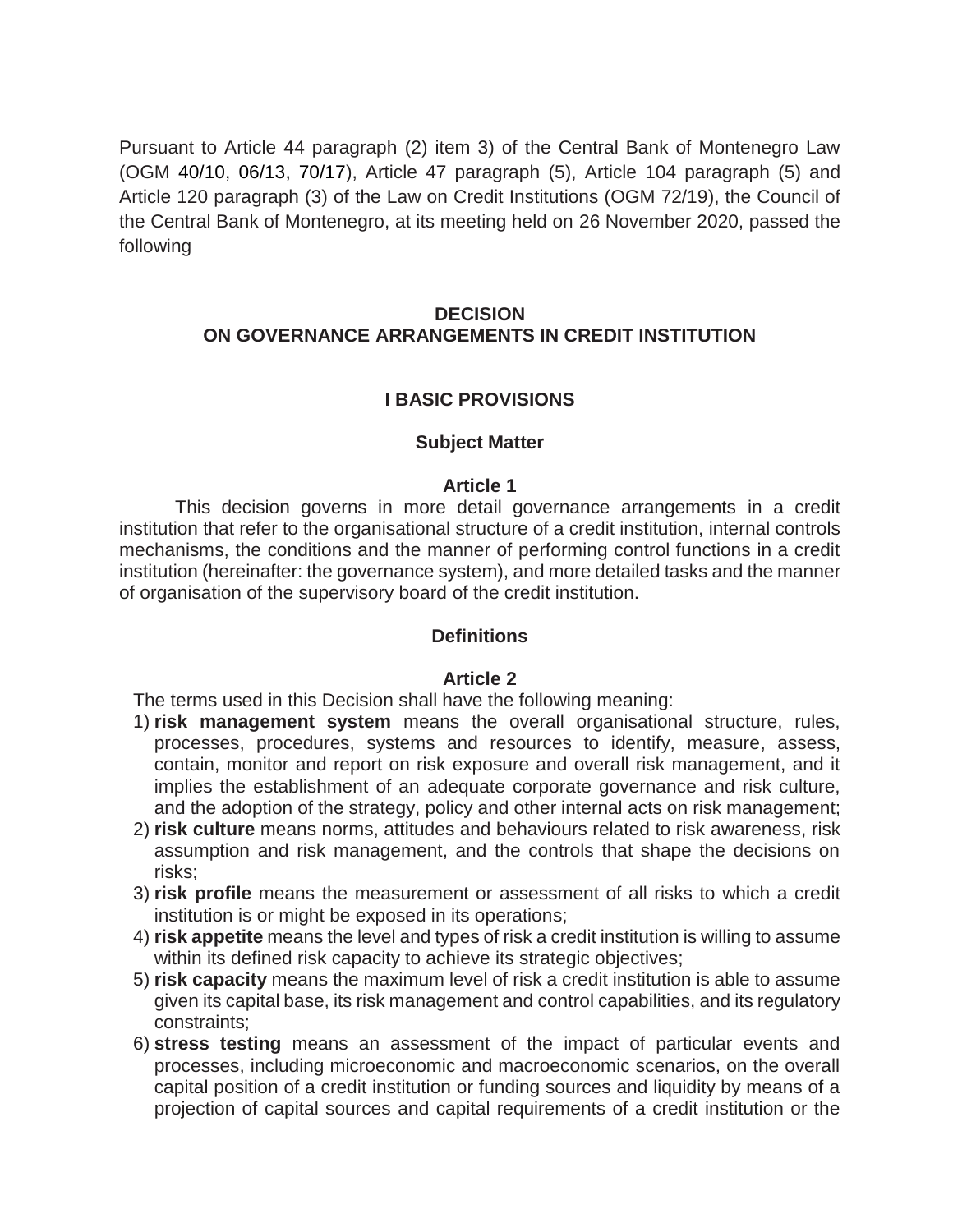impact of shocks on the credit institution's overall liquidity position, including the determination of capital requirements.

- 7) **malus** means a contractual clause under which an employee agrees that a credit institution is not obliged to pay out or vest a part of the deferred unpaid variable remuneration or the whole of the deferred unpaid variable remuneration if the outcomes of previously assumed risks lead to a downturn in performance or subdued financial performance of the credit institution;
- 8) **clawback** means a contractual clause under which an employee is obliged to return ownership of an amount of variable remuneration, either paid out or vested, to the credit institution if risk outcomes lead to a downturn in performance or subdued financial performance, and such provision may be contracted for deferred and nondeferred variable remuneration.

# **II GOVERNANCE ARRANGEMENTS**

### **Establishing and assessing efficiency of the governance arrangements**

### **Article 3**

(1) For the purpose of establishing and implementing the governance arrangements, a credit institution shall:

- 1) establish clear and consistent internal lines of responsibility for the assumption and management of risks including the separation of authorities and responsibilities with active involvement in the process of managing all material risks;
- 2) ensure that adequate resources are allocated to the management of all material risks, including an adequate number of employees possessing the necessary knowledge and experience to be involved in managing all material risks, and for the valuation of assets, the use of external credit ratings and internal models related to those risks;
- 3) establish and ensure the implementation of the risk culture;
- 4) establish and ensure the implementation of a code of ethics and standards of professional conduct for the employees in a credit institution;

(2) When assessing the efficiency of the governance arrangements, including the adequacy of procedures and efficiency of risk control function, compliance function and internal audit function (hereinafter: the control functions), in accordance with Article 55 paragraph (6) of the Law on Credit Institutions (OGM 72/19) – (hereinafter: the Law), the following shall be taken into account in particular:

- 1) the work methodology of a control function;
- 2) realisation of the work plan of a control function;
- 3) the number of employees included in the operation of a control function;
- 4) the structure and content of reports of a control function;
- 5) findings of a control function during the period covered by the assessment of the adequacy of procedures and efficiency of a control function;
- 6) credit institution's risk profile;
- 7) risk management strategy and policy; and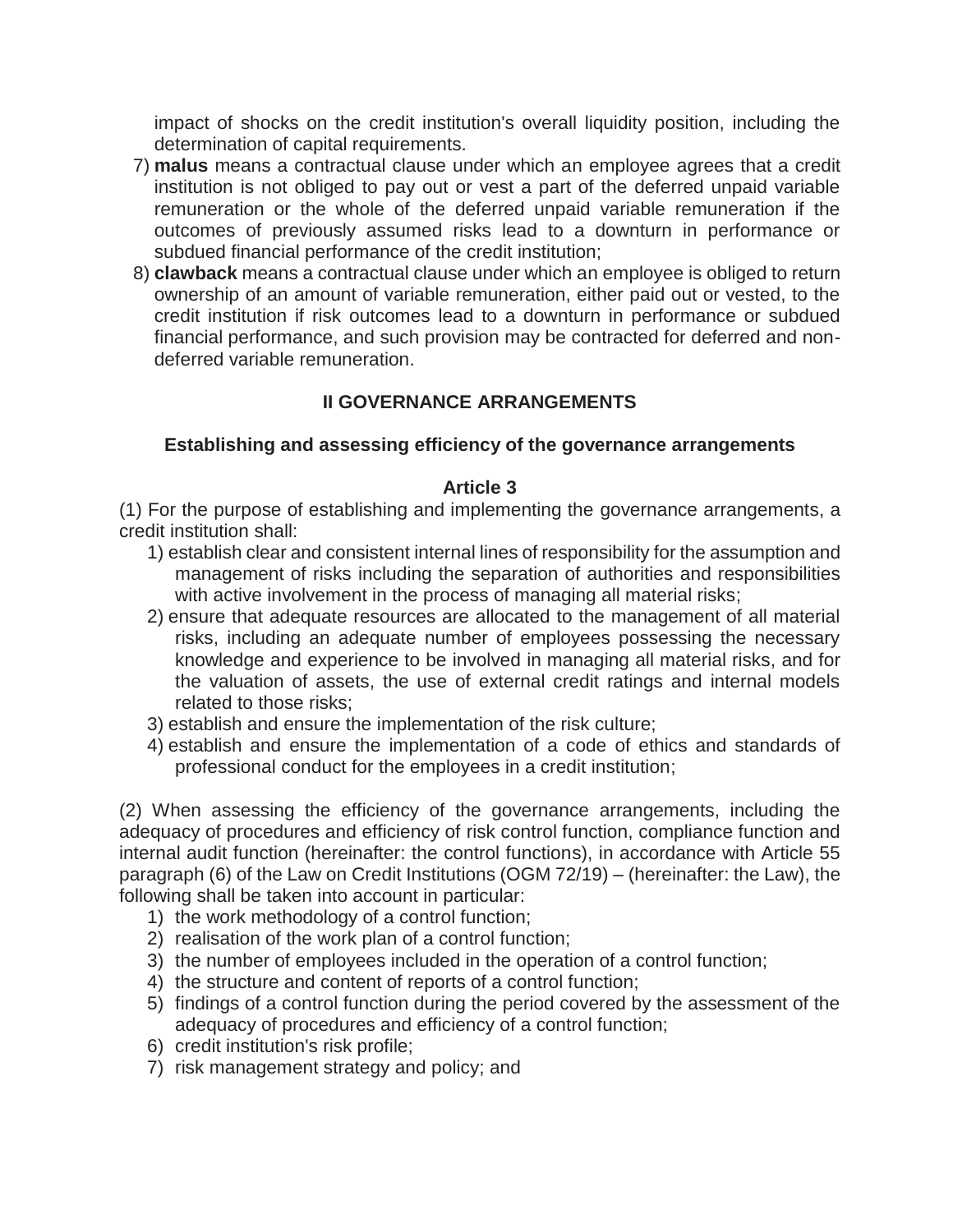8) other internal acts which the management board of the credit institution (hereinafter: the management board) deems to have effect on the adequacy of procedures and efficiency of a control function.

(3) With regard to the issues on the governance arrangements in credit institution referred to in Article 104 paragraph 1 of the Law that are not specified by this Decision, the provisions of separate regulations of the Central Bank governing risk management, remuneration policies and practices and recovery plan of the credit institution shall apply.

### **Cooperation and exchange of information on governance arrangements**

#### **Article 4**

When establishing, implementing and overseeing the governance arrangements, the management board and supervisory board of the credit institution (hereinafter: the supervisory board), in accordance with the powers specified by the Law, shall cooperate and exchange relevant information.

### **Oversight of the governance arrangements**

### **Article 5**

The oversight of the implementation and efficiency and effectiveness of the governance arrangements shall include:

- 1) whether the risk culture of the credit institution is consistently implemented;
- 2) the implementation of the code of ethics and standards of professional conduct of employees;
- 3) the implementation of the policies for determining and reducing actual and potential conflicts of interest and managing those conflicts of interest; and
- 4) whether the management board undertakes appropriate measures to remove deficiencies determined by the oversight.

### **1. Organisational structure of a credit institution**

### **Establishing organisational structure**

### **Article 6**

(1) A credit institution shall establish, pursuant to the Law, an adequate, transparent and operational organisational structure.

(2) Organisational structure referred to in paragraph (1) of this Article shall be harmonised with the established overall strategy and business policy, risk management strategy and risk appetite of the credit institution.

(3) A credit institution shall ensure that all reporting lines, powers and responsibilities are clearly defined, in particular between holders of key functions.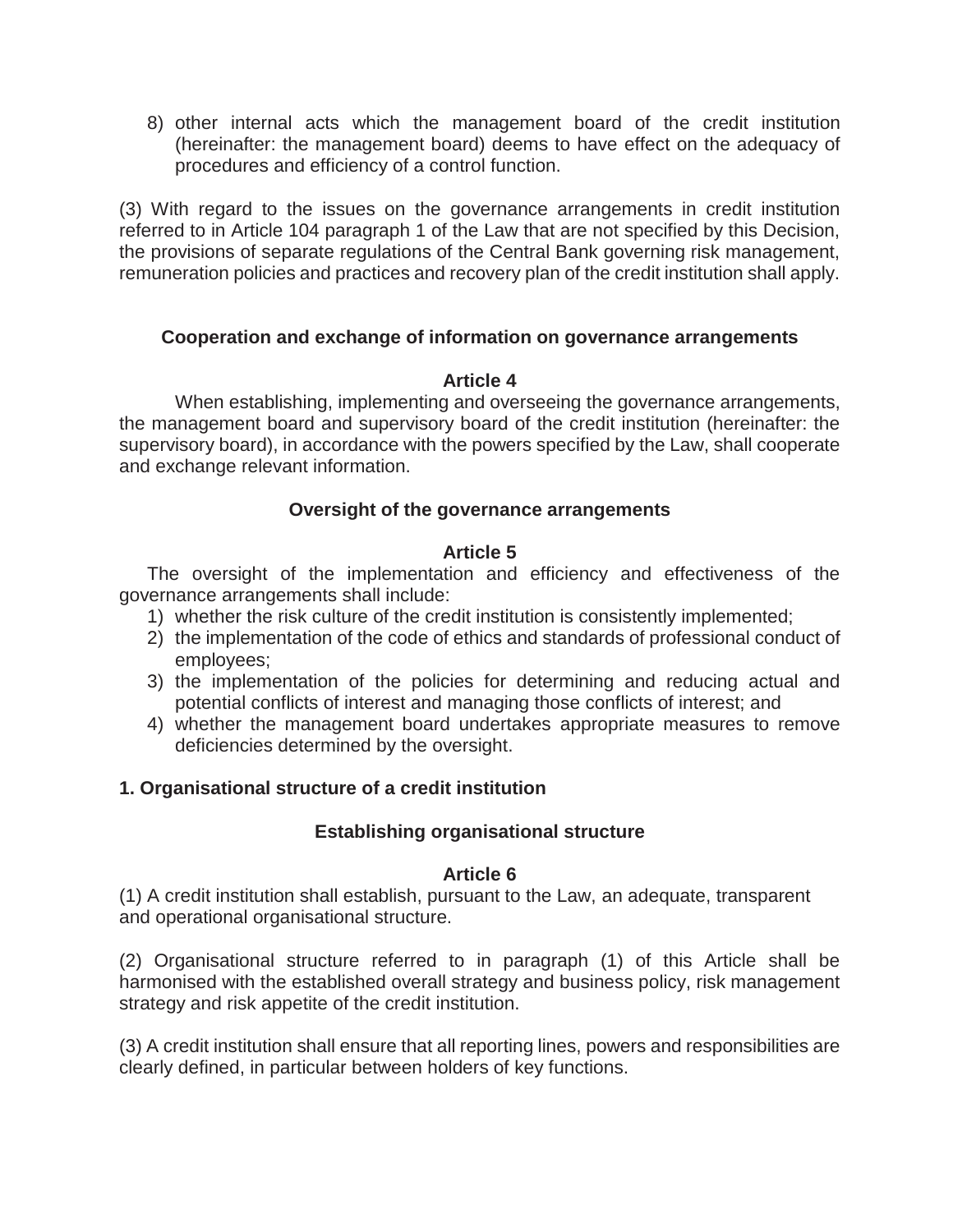- (4) Organisational structure referred to in paragraph (1) of this Article shall enable:
	- 1) the supervisory board to oversee risks to which a credit institution is or might be exposed in its operations;
	- 2) the management board to manage risks in an efficient manner; and
	- 3) the Central Bank of Montenegro (hereinafter: the Central Bank) to perform supervision or oversight of the credit institution in an efficient manner.

(5) Organisational structure of a credit institution shall enable the supervisory board adequate access to information on risk profile of the credit institution and, where needed and appropriate, access to the risk control function and advices of the external experts, and other information determined by the supervisory board for the purpose of performing activities referred to in Article 4 of this Decision, other activities specified by the Law and regulations adopted pursuant to the Law.

### **Prevention of money laundering and terrorist financing**

#### **Article 7**

(1) Organisational structure of a credit institution shall be established in such a way that it may not be used for the purposes connected with the money laundering, terrorist financing or other punishable offences and it shall not be unnecessarily exposed to those activities.

(2) Powers and responsibilities defined in the credit institution's organisational structure must be determined in a way that ensures that the credit institution performs activities that have clear economic and legal purpose and prevent exposure of the credit institution to an increased risk of money laundering and terrorist financing or other punishable offences.

(3) With the aim of determining whether the organisational structure referred to in paragraph (1) of this Article may be used for the purposes related to the money laundering and terrorist financing or other punishable offences, the credit institution shall analyse in particular to what extent:

- 1) the established organisational structure meets the prescribed standards related to tax transparency and prevention of money laundering and terrorist financing;
- 2) the organisational structure will enable the activities of the credit institution in accordance with the law;
- 3) the organisational structure may be used for concealing the identity of beneficial owner;
- 4) the requirements of the customers might require the establishment of new organisational structure.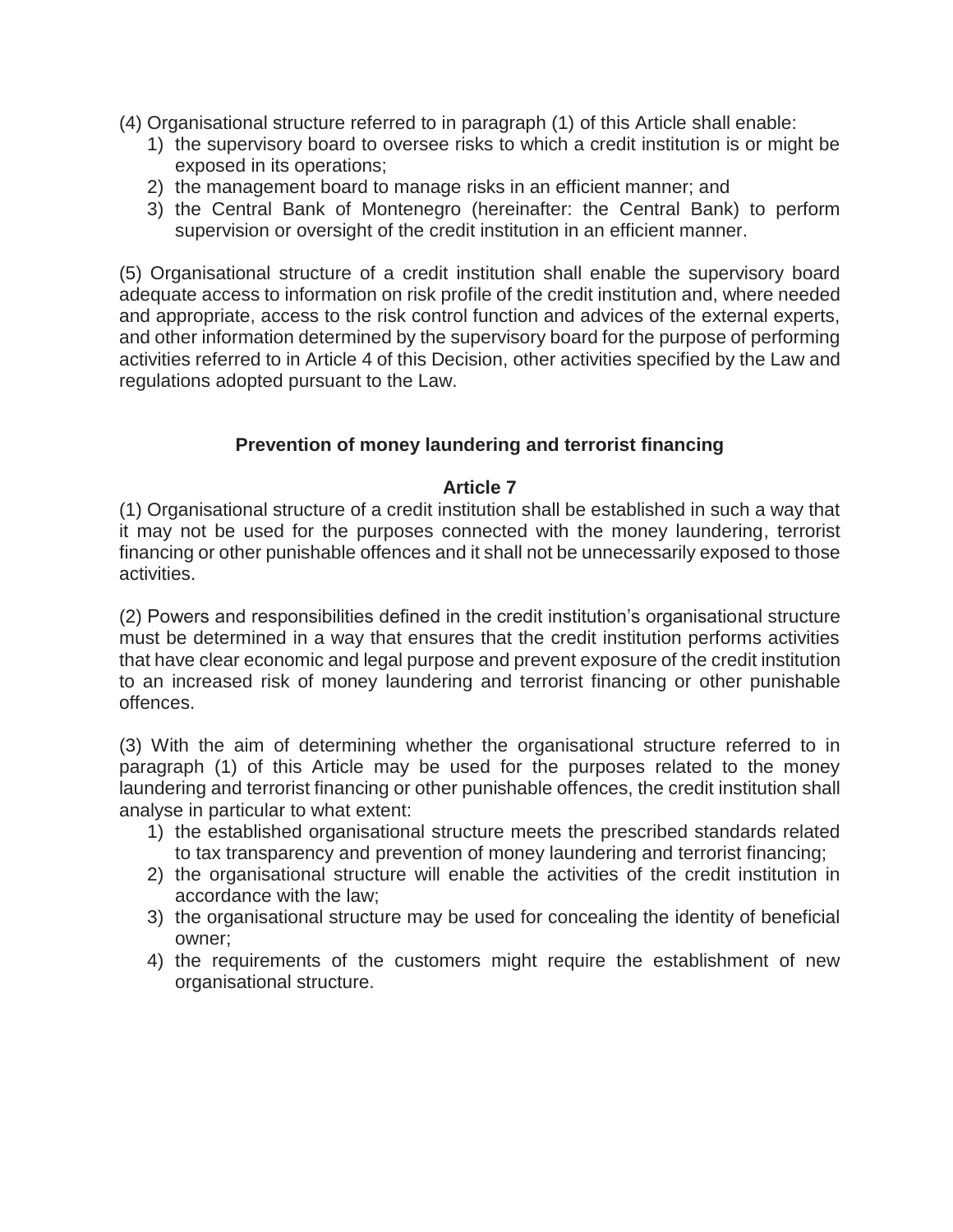## **Risk culture**

### **Article 8**

(1) A credit institution shall determine in its internal act a risk culture that is adjusted to the risk management strategy and its risk profile.

(2) A credit institution shall ensure education for employees on the risk culture in such a way that employees at all levels are clearly informed of the authorities, roles and responsibilities assigned to them in the risk assumption and management process.

# **Code of ethics and Standards of professional conduct**

### **Article 9**

(1) A credit institution shall determine code of ethics and standards of professional conduct of employees that shall include in particular:

- 1) the obligation of the employees to act in accordance with the credit institution's internal acts the corporate values;
- 2) the responsibilities of the employees to ensure in their work that the credit institution's activities are within risk appetite and internal limits;
- 3) examples of acceptable and unacceptable behaviour of employees, linked in particular to financial misreporting, misconduct and other punishable offences;
- 4) the obligation of the employees to act with honesty and integrity and perform their duties with due skill, care and diligence; and
- 5) the expectations from employees that they are aware of the responsibility for misconduct, potential legal actions and sanctions.

(2) A credit institution shall ensure that the compliance function or another organisational part defined by a credit institution monitors and reviews compliance of the employees' conduct with the standards referred to in paragraph (1) of this Article, establish a process for removing non-compliance with those standards, and regularly report the results of the review to a credit institution's management board.

# **Managing conflict of interest**

### **Article 10**

(1) Organisational structure of a credit institution shall ensure limitation and prevention of conflict of interest at credit institution level, or conflict of interest of the credit institution and private interests of its employees, including members of the supervisory board.

(2) A credit institution shall adopt and implement internal acts for identifying, assessing, mitigating or preventing actual and potential conflicts of interest and identify measures to manage conflict of interest.

(3) Measures referred to in paragraph (3) of this Article shall at a minimum include: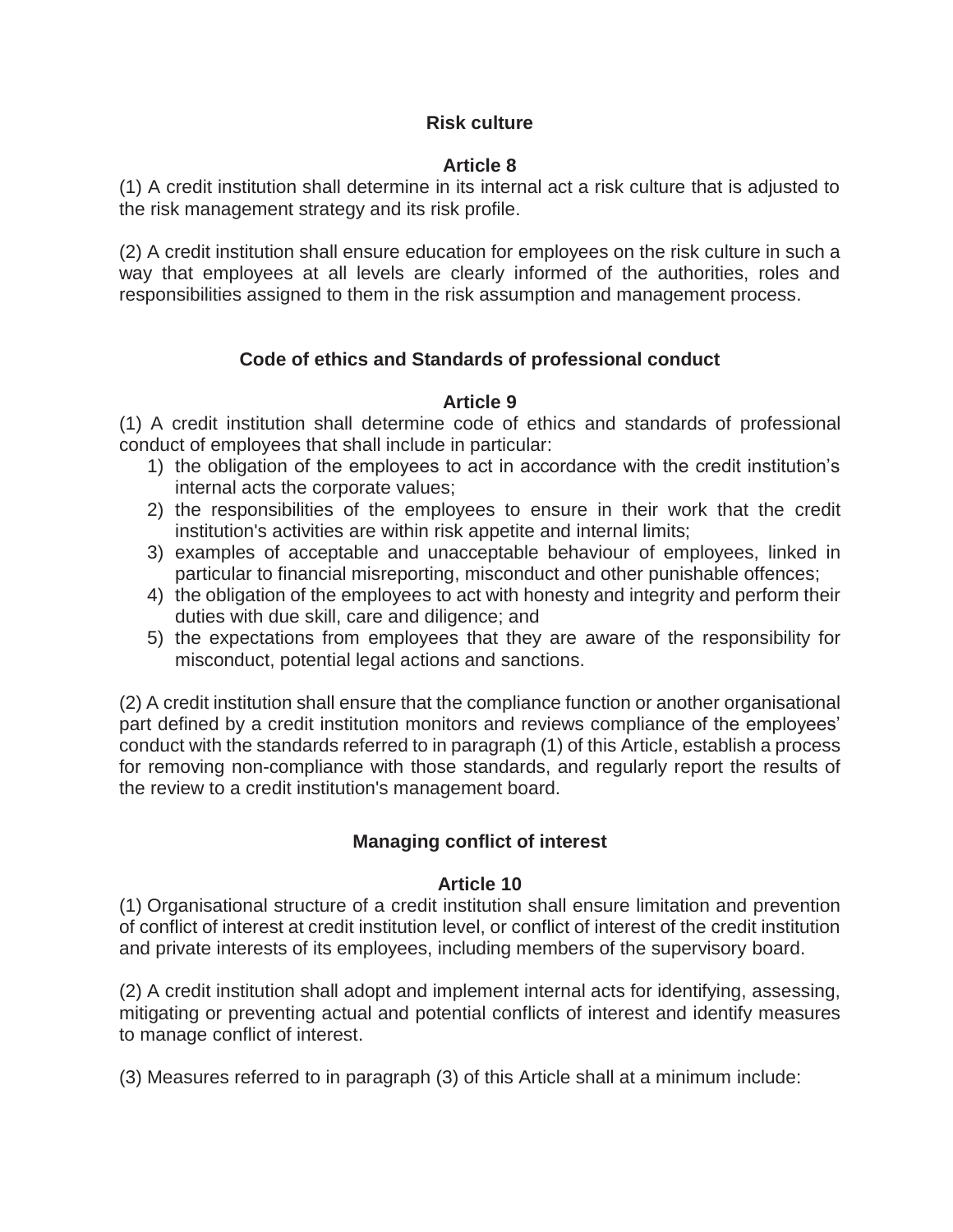- 1) prevention of conflicts of interest from adversely affecting the interests of its clients of the credit institution;
- 2) the physical separation of certain business lines or of responsibilities of organisational units;
- 3) a segregation of duties in the credit institution, or entrusting activities and operations to different persons that might lead to the conflict of interest;
- 4) establishing adequate procedures for transactions with connected persons that might lead to conflict of interest (e.g. requiring transactions to be conducted at arm's length);
- 5) prevention of conflict of interest based on the activities performed by the employees outside the credit institution.

(4) A credit institution shall ensure that the members of supervisory and management boards do not participate in reaching decisions if they are connected with the subject of the decision making in the manner that would create conflict of interest or if their objectivity or action in fulfilling their duties in the prescribed manner is threatened in any way.

(5) A parent credit institution in Montenegro shall also consider in its conflict of interest policy the conflicts of interest that may arise on consolidated basis.

# **Content of conflict of interest internal acts**

### **Article 11**

(1) The internal act referred to in Article 10 paragraph (2) of this Decision shall determine in particular:

- 1) situations or relationships where conflicts of interest may arise, in particular:
	- economic interests (e.g. shares, holdings or similar economic interests of the credit institution's clients, intellectual property rights, loans granted by the credit institution to clients owned by employees);
	- personal or professional relationship with the owners of qualifying holdings in the credit institution;
	- personal or professional relationship with an employee of the credit institution or relationship with entities included within the scope of prudential consolidation in accordance with the regulations;
	- previous activities and duties performed by the employees or members of the supervisory board;
	- personal or professional relationship with relevant external stakeholders of the credit institution (e.g. being associated with material suppliers, consultancies or other service providers); and
	- political influence or relationships with politically exposed persons.
- 2) a person responsible for receiving reports on actual and potential conflicts of interest of employees and communication method to that person;
- 3) the conflict of interest that is persistent and needs to be managed permanently and conflict of interest that occurs unexpectedly with regard to a single event (e.g.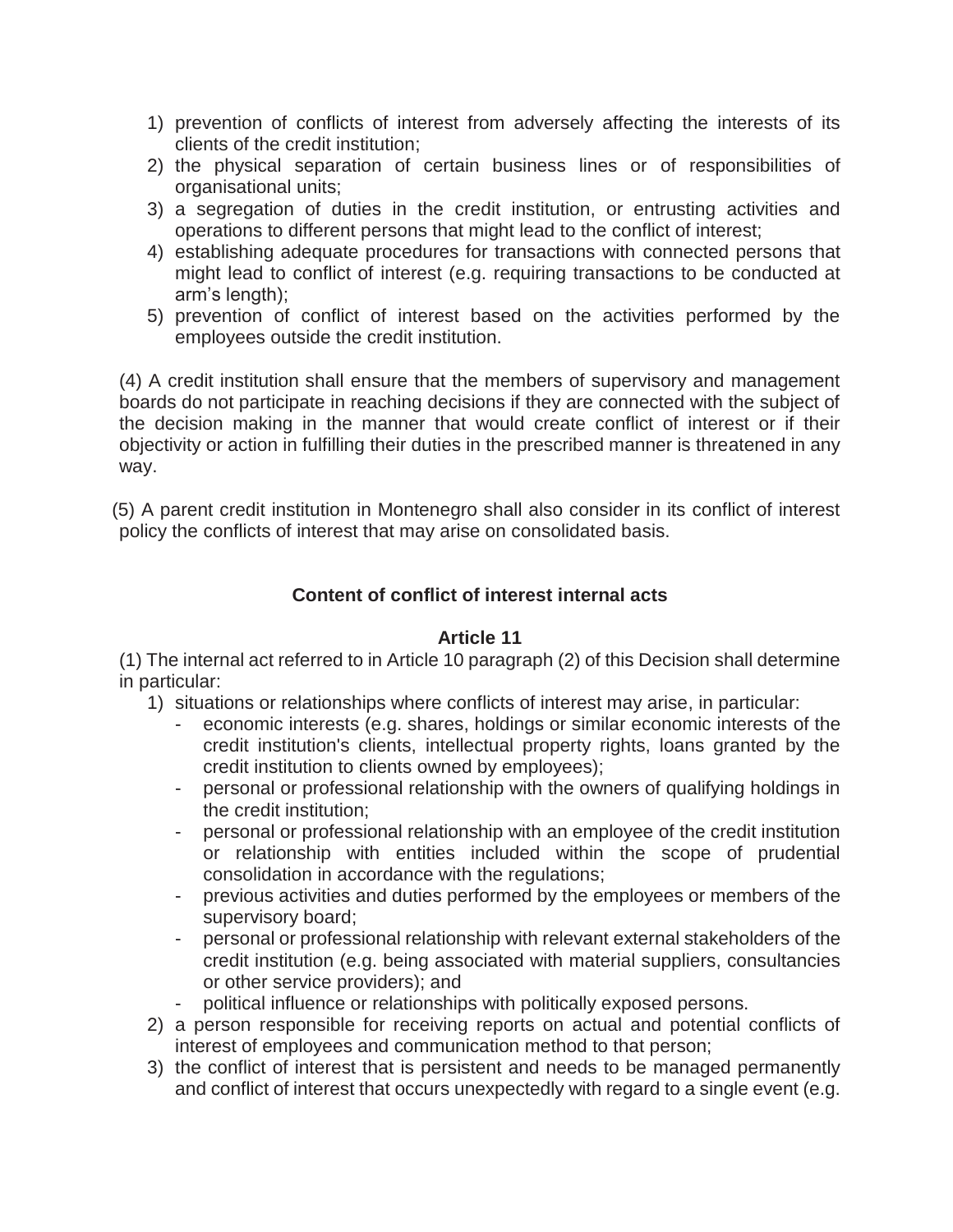a transaction, the selection of service provider, etc.) and may usually be managed with a one-off measure.

(2) A credit institution shall ensure that employees promptly disclose to the person referred to in paragraph (1) item 2) of this Article any matter that may result, or has resulted, in a conflict of interest.

## **2. Mechanisms of internal controls and control functions**

### **Mechanisms of internal controls**

### **Article 12**

(1) A credit institution shall, in accordance with Article 119 of the Law, establish, maintain, and improve internal controls system which shall, applying mechanisms of internal controls, cover all business lines and organisational units, including control functions, outsourced activities and channels of information sharing.

(2) Mechanisms referred to in paragraph (1) of this Article should ensure a clear, transparent and documented decision-making process, a clear allocation of authorities and responsibilities the implementation of which shall include, in an adequate manner, all employees, in particular senior management, supervisory and management boards.

(3) A credit institution shall ensure through its control functions:

- 1) access to all business lines, organisational units, and if applicable, subsidiaries and undertakings included in accounting or prudential consolidation; and
- 2) where needed, right to direct inform the supervisory board and/or appropriate working body of the supervisory board.

# **Content of the control function internal acts**

### **Article 13**

Internal acts that a credit institution shall adopt for each control function shall in particular contain:

- 1) the objectives, scope and modus operandi or methodology of a control function;
- 2) the organisation of the control function;
- 3) the measures ensuring the independence and objectivity of each control function;
- 4) the authorities, responsibilities and relationships with other organisational units;
- 5) mutual relationships with other control functions;
- 6) the duties and responsibilities of a person responsible for the operation of each control function as a whole;
- 7) the measures for ensuring and monitoring professional qualification, adequate expertise and experience of the persons responsible for carrying out control functions;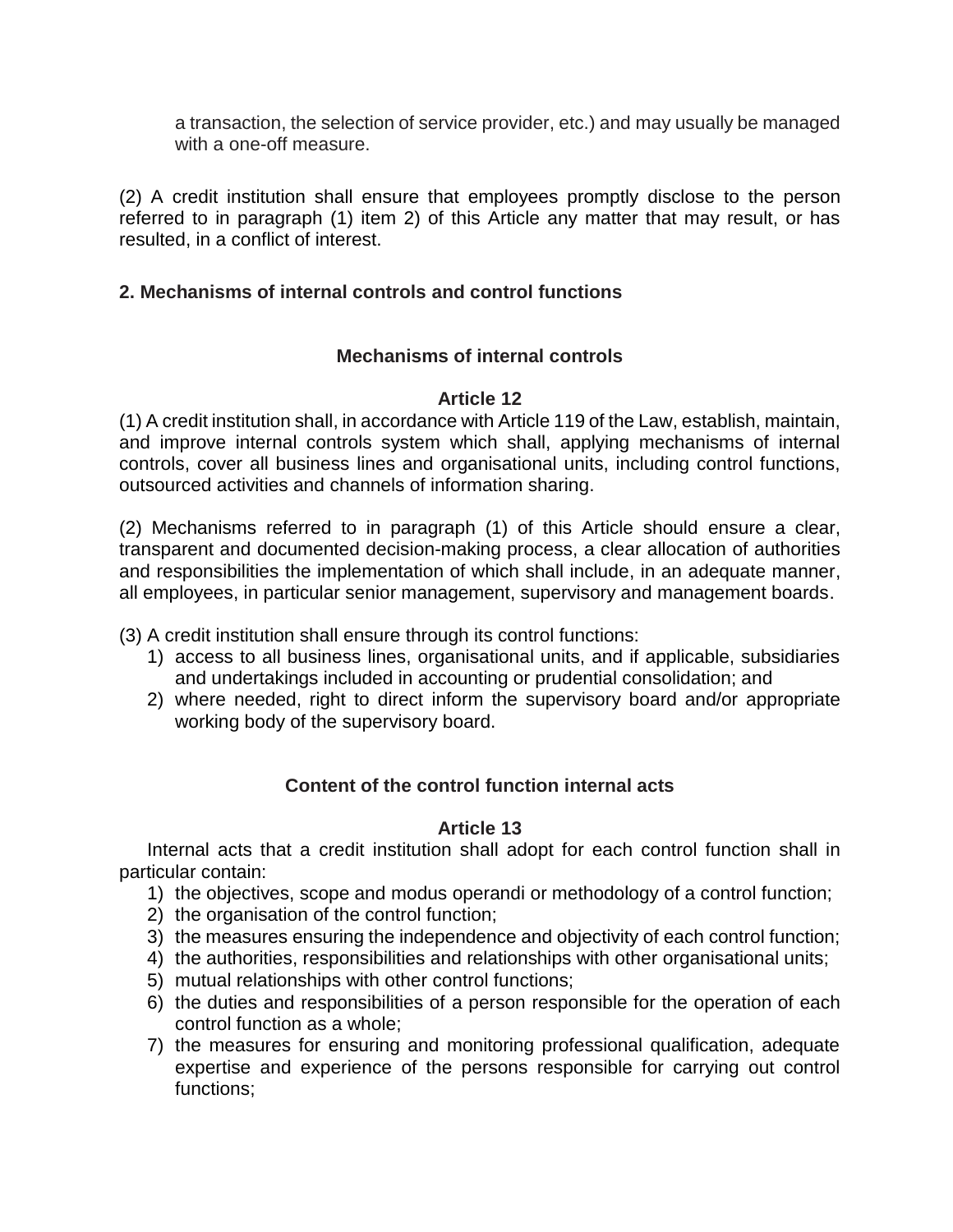- 8) the authorities and responsibilities of control functions associated with examination of outsourced activities in accordance with the provisions of regulations governing outsourcing of credit institution's business activities, where applicable;
- 9) the right of access to all the relevant data, information, information system and other resources necessary to carry out the activities;
- 10)the manner of cooperation with external auditor and the Central Bank; and
- 11) reporting within the credit institution.

# **Requirements for carrying out the control functions**

### **Article 14**

(1) A credit institution shall ensure the necessary resources and funding for the execution of the annual plan of each control function and provide professional training of the persons responsible for carrying out the control function activities.

(2) Persons responsible for carrying out the control function activities must meet the eligibility requirements specified by the separate regulation of the Central Bank

(3) In addition to the requirements referred to in paragraph (2) of this Article, a person responsible for the internal audit function must also meet the requirements for carrying out internal audit specified by the law governing the auditing activities.

# **Control function annual work plan**

### **Article 15**

(1) The annual work plan of the control function shall include in particular:

- 1) a list of all the planned activities of individual control function;
- 2) business areas to be covered by the plan; and
- 3) deadlines for carrying out the planned activities of the control function.

(2) For the purpose of developing annual work plan referred to in paragraph (1) of this Article, a credit institution shall ensure to the person responsible for the work of each control function the information about planned organisational and other changes and activities of the credit institution.

# **Control functions activities**

### **Article 16**

(1) A credit institution shall ensure that the control functions, within their authorities, monitor the implementation of the policies, processes and procedures set out by the credit institution for the purpose of establishing and implementing an effective internal controls system.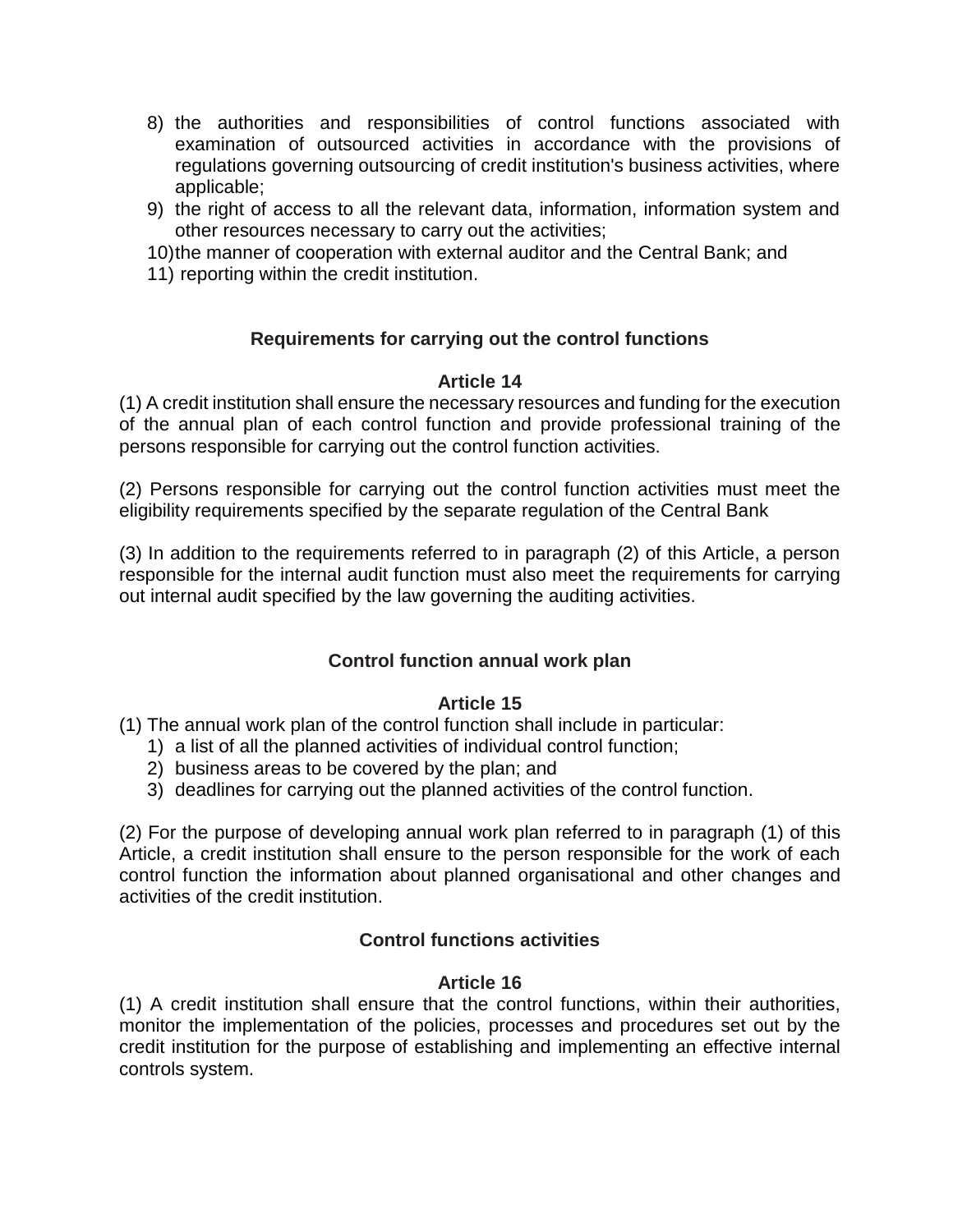(2) A credit institution shall put in place implementation of recommendations and measures to eliminate illegalities, irregularities, deficiencies and weaknesses identified by the control functions, including the manner of resolving.

# **Activities of the risk control function**

### **Article 17**

(1) A credit institution shall ensure that the following activities are carried out within the risk control function:

- 1) participating in the risk management strategy and policy development and review, and their oversight;
- 2) developing independent information, analyses and expert judgement on risk exposures;
- 3) giving advice on risk management decisions made and reporting to the management board, the supervisory board or the relevant working body of the supervisory board as to whether risk exposures and risk decisions are consistent with the credit institution's risk appetite and risk management strategy.
- 4) participating in the adoption of all major decisions related to risk management, including decisions made by business lines or organisational units, without voting right;
- 5) analysing the risks of new products, implementation of significant changes to existing products, including significant changes to related processes and systems in the credit institution's activities, exceptional transactions, as well as the entry to new markets and dealing in new financial instruments;
- 6) making proposals and recommendations for improving the risk management system;
- 7) monitoring and analysing the risk profile of the credit institution against the strategic goals and risk appetite or limits, proposing remedial measures and informing competent body of the credit institution;
- 8) carrying out stress testing;
- 9) identifying and assessing the risks related to transactions with connected persons;
- 10)analysing, monitoring and reporting to the management board, supervisory board and relevant working body of the supervisory board on the adequacy of the credit institution's internal capital and internal liquidity, and reviewing the strategies and procedures for the assessment of the necessary internal capital and internal liquidity;

(2) A credit institution shall ensure that the risk control function regularly informs the management board, the supervisory board and/or risk committee of the supervisory board of the assumptions used for risk analysis, and potential shortcomings of that analysis.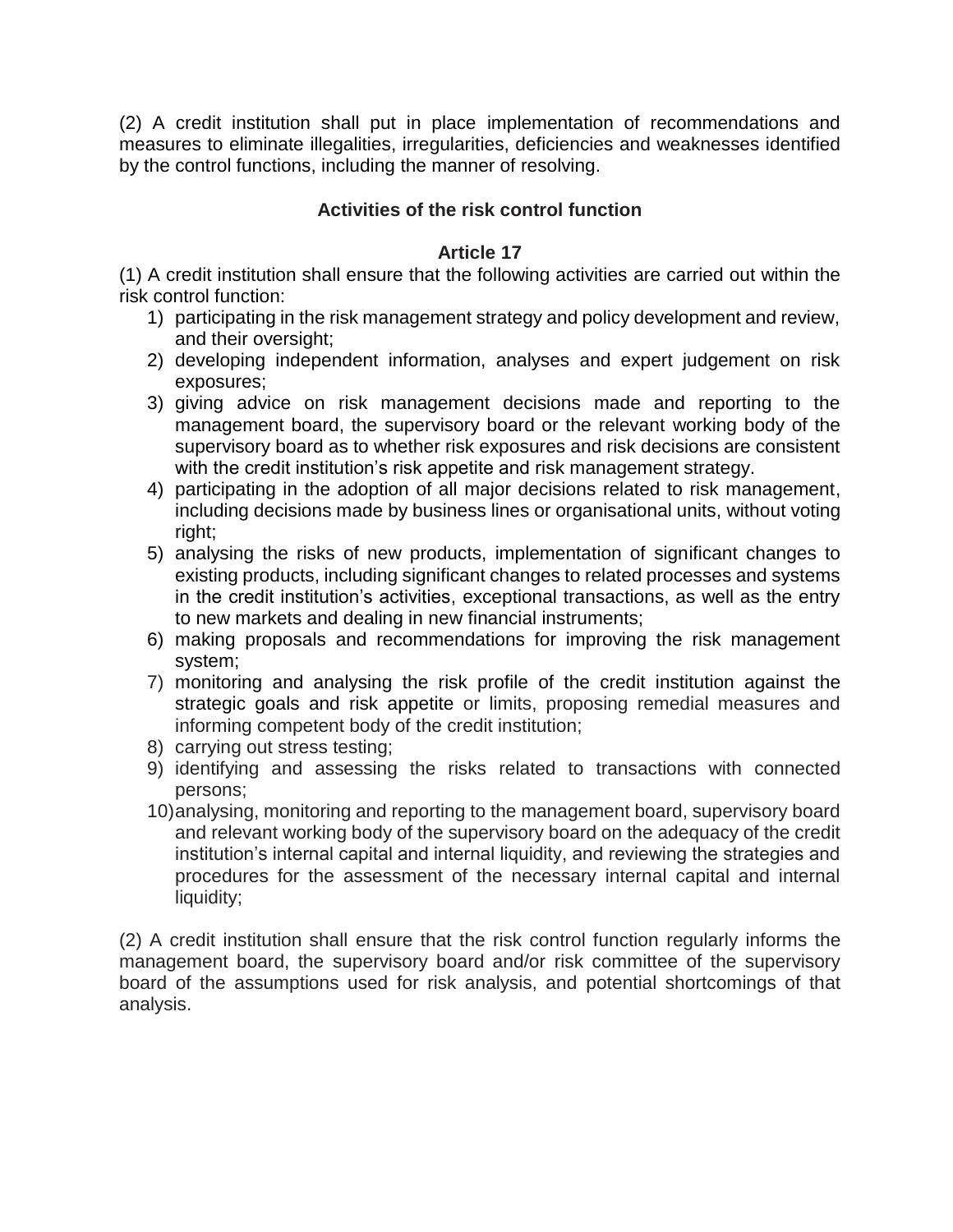# **Activities of the compliance function**

### **Article 18**

(1) A credit institution shall, within its compliance function, ensure that the following activities are carried out:

- 1) identifying, assessing and monitoring compliance of the credit institution with regulations, internal acts and standards;
- 2) identifying and assessing the risk on potential non-compliance to which the credit institution is or might be exposed;
- 3) assessing the effects that new regulations will have on the operation of a credit institution;
- 4) verifying compliance of new products or activities with relevant regulations in cooperation with the risk control function;
- 5) reporting on risk referred to in item 1) of this paragraph to the management board, the supervisory board and the relevant bodies of the supervisory board, and other relevant persons;
- 6) advising the management board and other responsible persons on the implementation of relevant laws and internal acts, taking into account amendments thereof;
- 7) cooperating and exchanging information with the risk control function in relation to risk referred to in item 1) of this paragraph and its management; and
- 8) monitoring and giving recommendations on relevant training programmes.

(2) A credit institution shall ensure that:

- 1) its subsidiaries and branches operating in another country are compliant with local laws and regulations of that country; and
- 2) its subsidiary and branch operating in another country inform the person responsible for the operation of the compliance function in the credit institution if local laws and regulations of that country prevent the disclosure and exchange of information related to compliance monitoring between undertakings within the group.

# **Activities of the internal audit function**

### **Article 19**

(1) A credit institution shall ensure that internal audit function carries out independent audit and provide independent, objective and unbiased assurance of the compliance of activities in the credit institution, including outsourced activities, with the credit institution's policies and procedures and with the requirements of the Central Bank.

(2) Internal controls system efficiency and effectiveness shall be assessed within the internal audit function.

(3) A credit institution shall ensure that the following activities are carried out within the internal audit function in particular: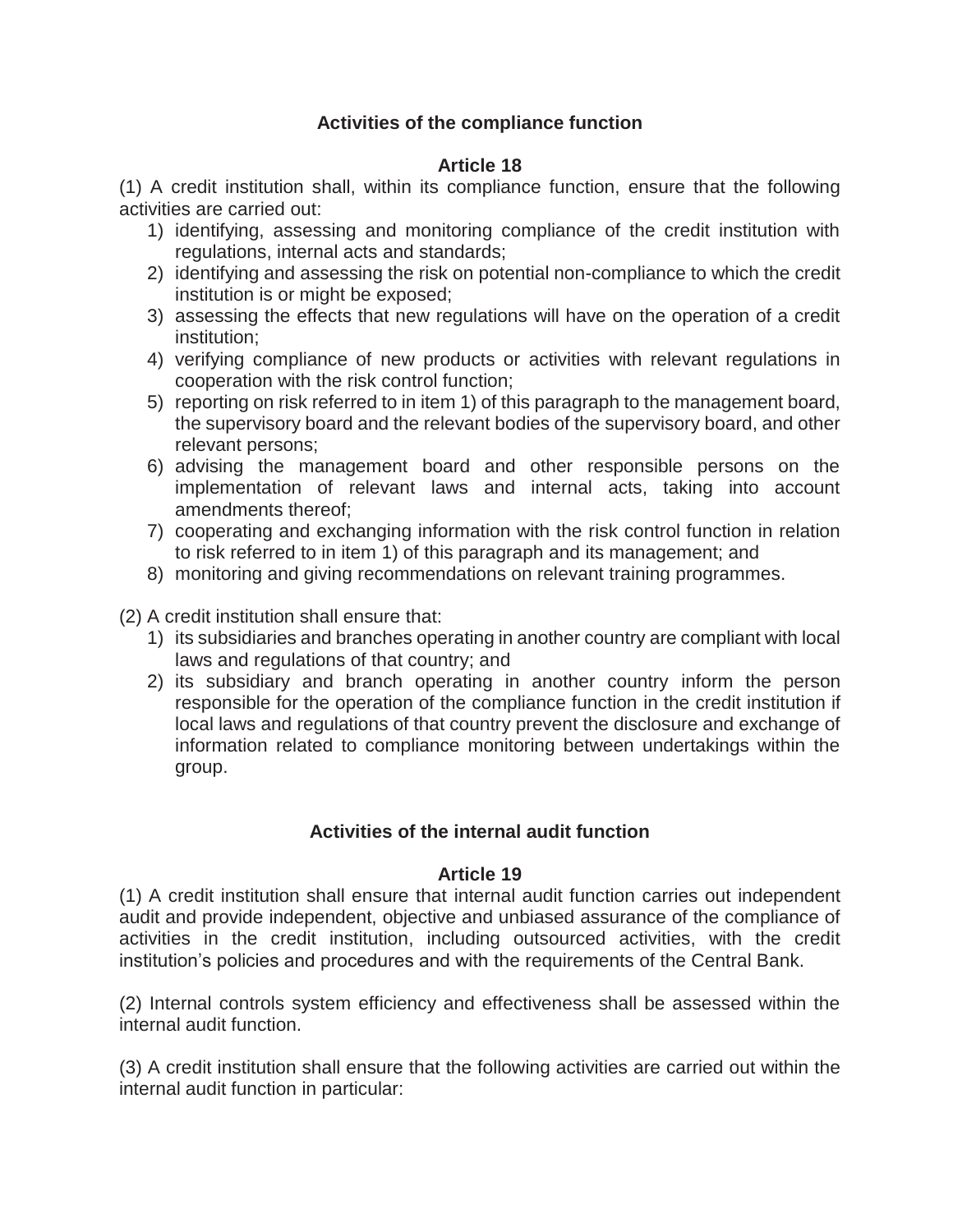- 1) assessment of the appropriateness of governance arrangements in the credit institution;
- 2) assessment of the adequacy of compliance with policies, regulations and other requirements and with the risk appetite and risk management strategy;
- 3) assessment of the correctness and effectiveness of implementation of the identified procedures and the compliance of these procedures with the applicable laws and regulations and with decisions of the management board and the supervisory board;
- 4) assessment of the adequacy, quality and effectiveness of the controls performed and the reporting done by the organisational units and the risk control and compliance functions;
- 5) assessment of the accuracy and reliability of the accounting records system and financial statements;
- 6) audit of outsourced activities;
- 7) assessment of strategies and procedures in place to assess the adequacy of internal capital and internal liquidity;
- 8) audit of the information system;
- 9) verification of the reliability of the internal and external reporting systems and timeliness and accuracy of the reports prescribed in the Law, regulations adopted under the Law and other regulations;
- 10)assessment of the methods for protecting assets of credit institution;
- 11)assessment of data collection systems and the validity of information that is disclosed in accordance with the regulation of the Central Bank governing public disclosure of data by credit institutions, and other regulations;

(4) An internal audit function shall evaluate the reliability of the credit institution's assumptions, information, methods and techniques used in its internal models, as well as the quality of the method for identifying and assessing risk and the risk mitigation measures taken.

(5) An internal audit function shall also determine the internal audit programme for each audit area.

# **Control function work reports**

### **Article 20**

(1) Work report of each control function shall include in particular:

- 1) data on the realisation of the annual work plan, including also planned but not executed work activities, specifying the reasons for the non-execution;
- 2) a list of all the planned work activities carried out;
- 3) a list of all the extraordinary work activities carried out;
- 4) a summary of the most important facts identified during controls, audits and other work activities carried out;
- 5) an assessment of the adequacy and efficiency of the internal controls system in the areas covered by control and audit;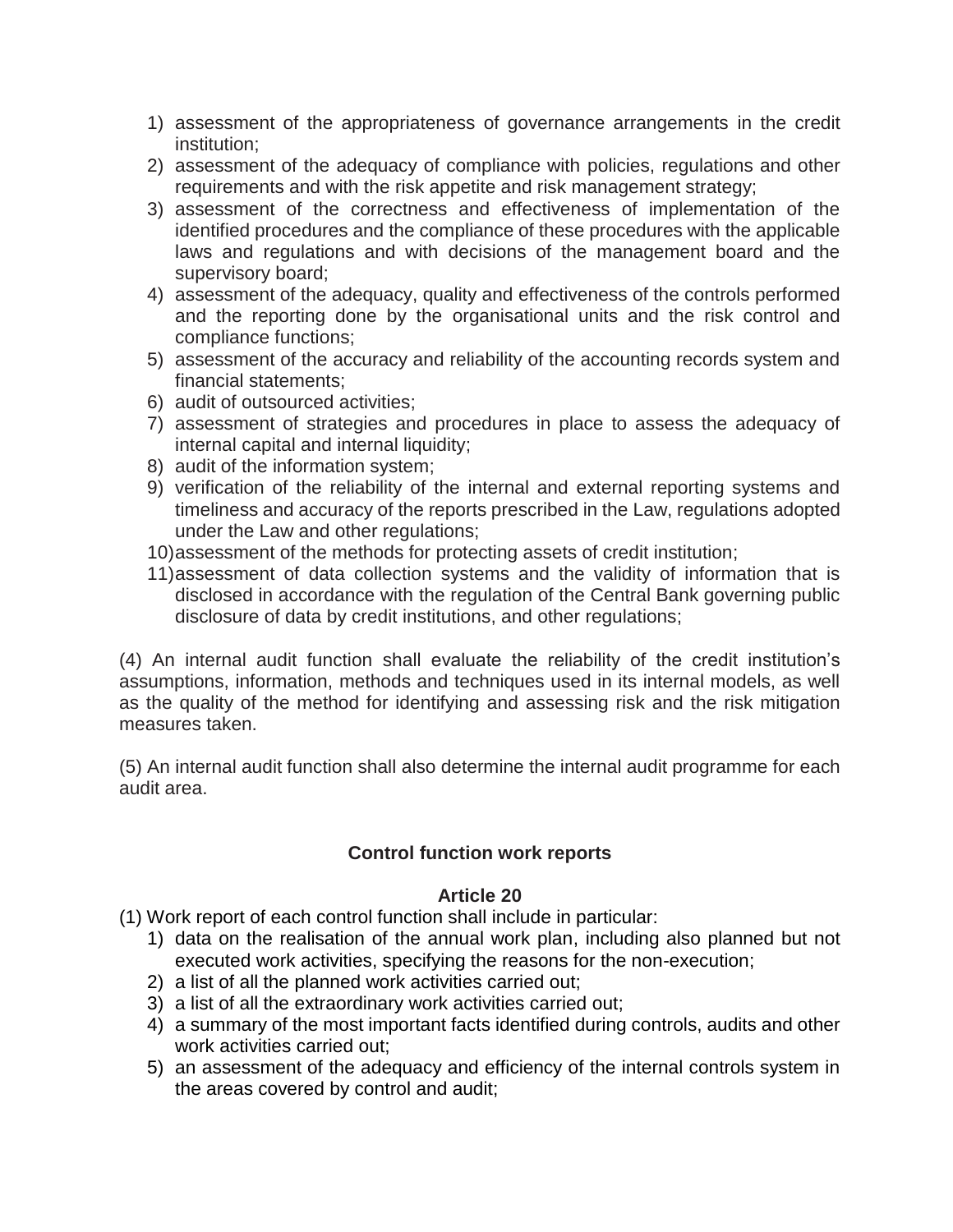- 6) an assessment of the adequacy and efficacy of the system for the management of individual risks or all risks in a credit institution; and
- 7) information on the implementation of realised proposals, recommendations and measures for the elimination of illegalities, irregularities, deficiencies and weaknesses identified in the course of controls or audits and the reasons for their non-execution.

(2) Each control function work report shall be signed by the person responsible for the work of the control function concerned.

(3) The compliance function and the risk control function shall deliver the report to the credit institutions' management board and the risk committee or another working body of the supervisory board, and the credit institution's supervisory board on a semi-annual basis, and to the Central Bank on an annual basis.

(4) The internal audit function shall deliver the report to the credit institutions' management board and the audit committee or another relevant standing working body of the supervisory board on a quarterly basis, to the credit institution's supervisory board on a semi-annual basis, and to the Central Bank on an annual basis.

(5) A credit institution shall deliver the control function work reports referred to in paragraphs (3) and (4) of this Article to the Central Bank by 31 March of the current year for the previous year.

# **III SUPERVISORY BOARD ORGANISATION**

# **Establishing standing working bodies of the supervisory board**

### **Article 21**

(1) The supervisory board of the credit institution that is significant in terms of its size, internal organisation and the nature, scale and complexity of activities it performs, shall establish nomination committee, risk committee and remuneration committee as standing working bodies in accordance with Article 47 paragraph (1) of the Law.

(2) A significant credit institution, within the meaning referred to in paragraph (1) of this Decision, shall be any credit institution designated in accordance with the Law as other systemically important institution (O-SII) and any credit institution whose three-year average amount of assets reported in its audited financial statements at the end of the previous three business years exceeds EUR 250,000,000.

(3) The provisions of this Decision shall apply to the functioning and the composition of other working bodies established by the supervisory board other than standing working bodies referred to in paragraph (1) of this Article.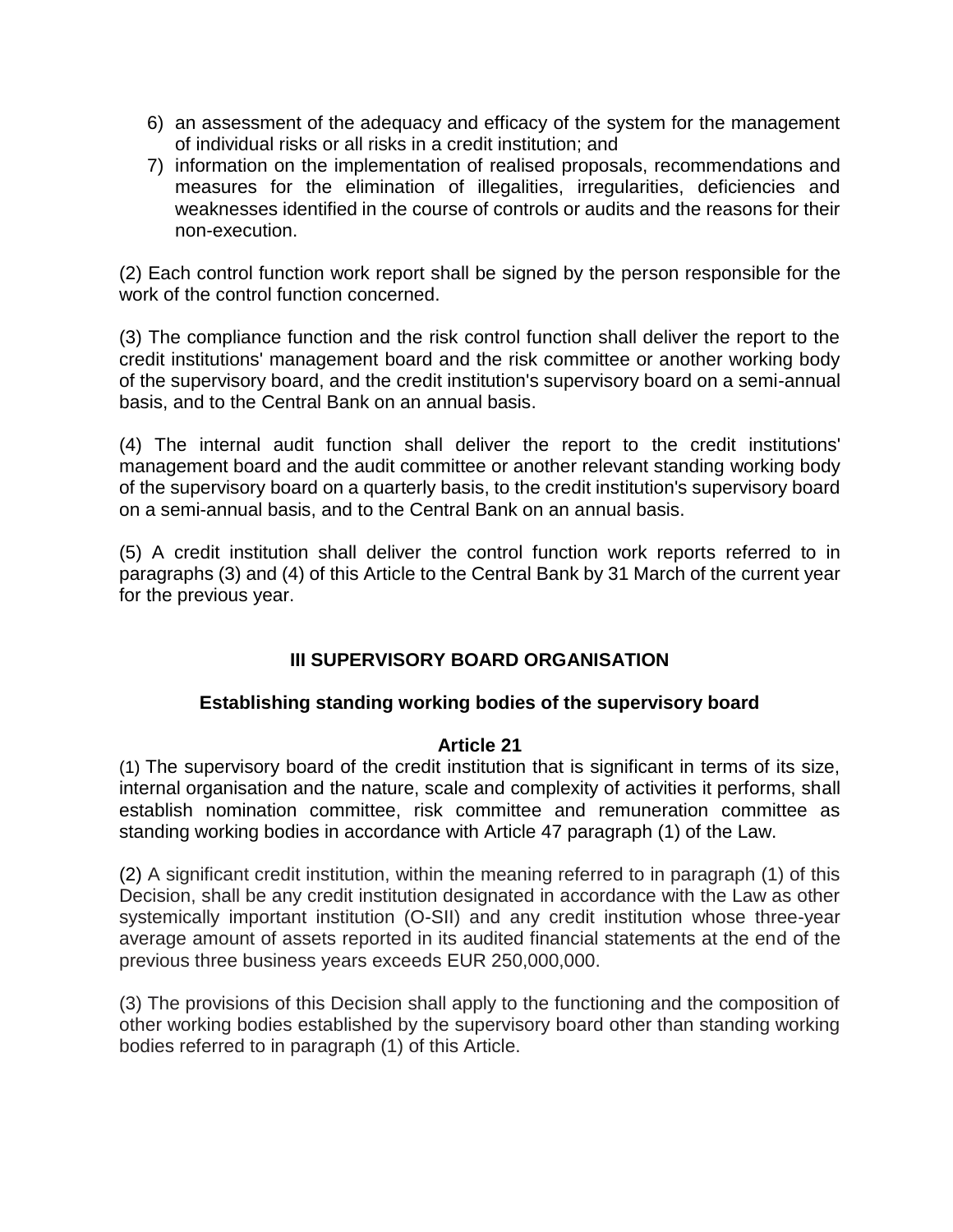(4) Duties and responsibilities of the working bodies of the supervisory committee must be clearly identified and segregated.

# **Composition of supervisory board standing working bodies**

### **Article 22**

(1) Independent supervisory board members shall be appointed, as a rule, members of the standing working bodies of the supervisory board.

(2) All members of the standing working bodies of the supervisory board may not, as a rule, be at the same time members of other standing working body.

(3) Members of the standing working bodies of the supervisory board shall have, individually and collectively, appropriate knowledge, skills and expertise required for performing duties in a working body.

(4) A chairperson of the supervisory board in a significant credit institution may not be the chairperson of risk committee in that credit institution.

(5) A chairperson of the risk committee in a significant credit institution may not be the chairperson of any other working body of the supervisory board of that credit institution.

## **Modus operandi of supervisory board standing working bodies**

### **Article 23**

(1) Standing working bodies of the supervisory board shall document the agendas of meetings and their conclusions.

(2) Standing working bodies of the supervisory board shall regularly report to the supervisory board on their conclusions referred to in paragraph (1) of this Article.

(3) Working bodies of the supervisory board shall mutually cooperate.

(4) A credit institution shall ensure that the standing working bodies of the supervisory board have adequate information and data necessary to perform their tasks, including external experts' advices.

(5) Standing working bodies of the supervisory board shall determine the nature, the amount, the format and the frequency of the information which they are to receive from organisational units, or functions within the credit institution.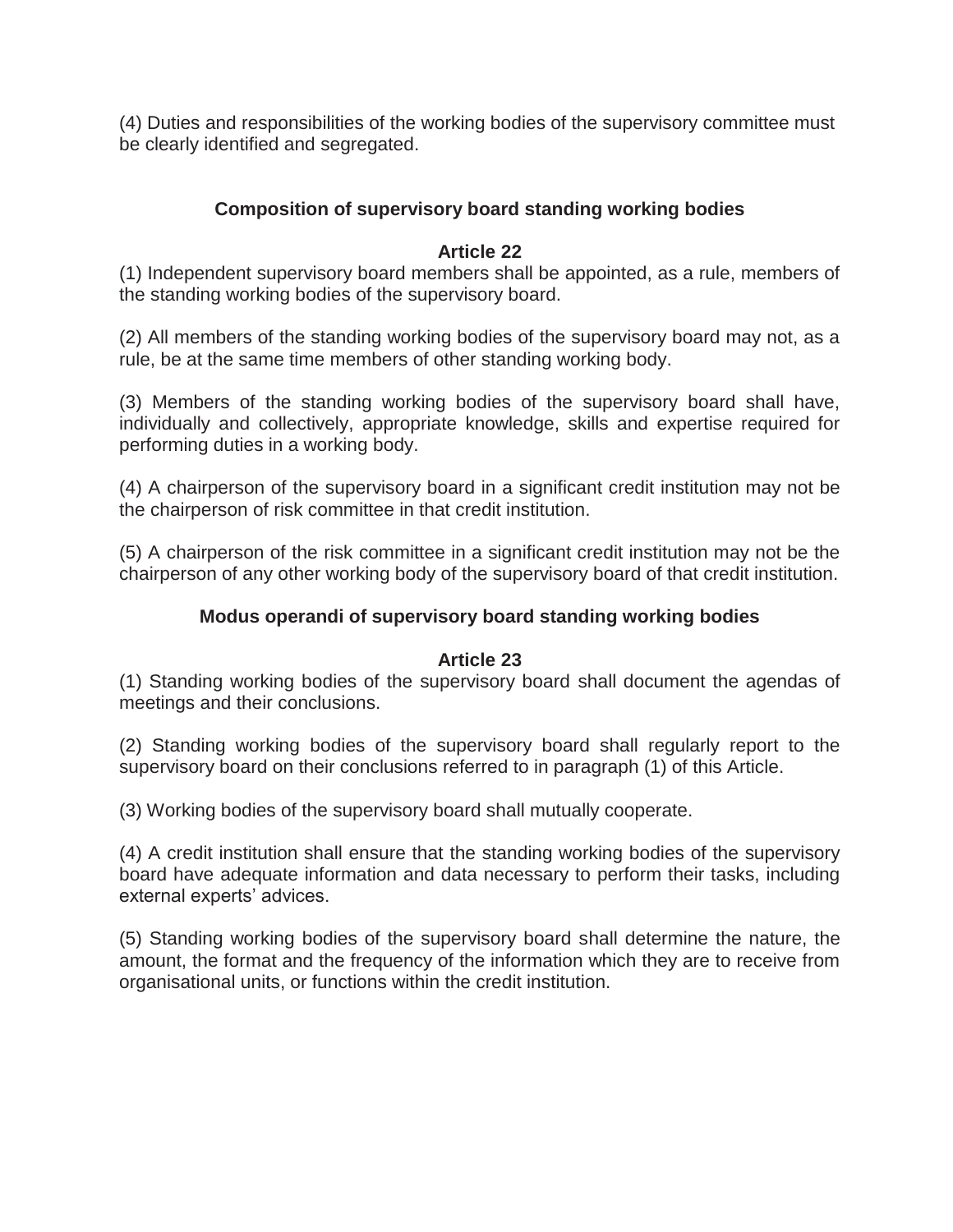## **Risk committee duties**

### **Article 24**

In addition to the activities referred to in Article 49 paragraph (1) of the Law, the risk committee shall perform the following activities:

- 1) provide the supervisory board with recommendations on necessary adjustments to the risk strategy resulting from, inter alia, changes in the business model of the credit institution, market developments or recommendations made by the risk control function;
- 2) provide support in the oversight of the implementation of risk management strategy, and in particular liquidity, market, credit and operational risks for the purpose of their assessment against approved risk appetite and risk management strategy;
- 3) provide advice on the appointment of external consultants that the supervisory board may decide to engage;
- 4) analyse a number of possible scenarios, including stressed scenarios, to assess how the credit institution's risk profile would react to the effects of that scenario;
- 5) analyse the recommendations of internal or external auditors and follow up on the appropriate implementation of measures taken.

### **Nomination committee duties**

### **Article 25**

In addition to activities referred to in Article 48 paragraph (1) of the Law, the nomination committee shall prepare a description of duties and qualifications to perform the functions of a member of the management board or supervisory board and the expected commitment to performing those functions.

### **Remuneration committee duties**

### **Article 26**

(1) In addition to activities referred to in Article 50 paragraph (2) item 1) of the Law, the remuneration committee shall:

- 1) provide support and give advices to the supervisory board on the remuneration policy, practices and processes;
- 2) verify if the existing remuneration policy is adequate and, where necessary, give proposals for changing those policies including the proposals of the plan to remove identified deficiencies;
- 3) proposes the appointment of external consultants for remuneration that the supervisory board may decide to engage for advice or support;
- 4) ensure the adequacy of information to be provided to the shareholders on remuneration policies and practices, in particular on the proposed higher maximum ratio between fixed and variable components of total remuneration;